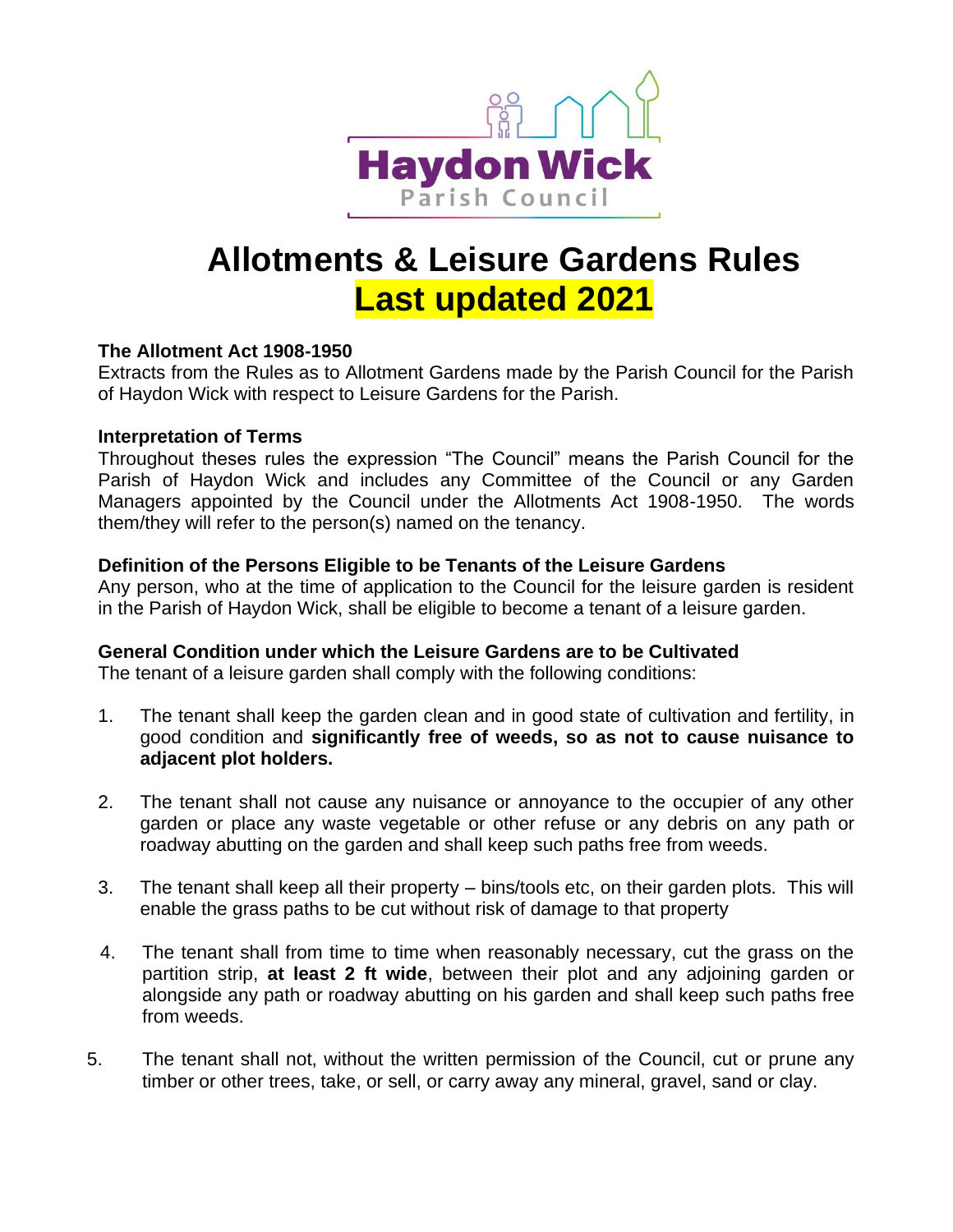- 6. The tenant shall keep every hedge which forms part of their garden properly cut and trimmed, keep all ditches and watercourses abutting on or adjoining his garden properly cleansed. No dumping of waste materials into the hedgerow.
- 7. The tenant shall not, without written permission from the Council, erect any buildings on their garden. If permitted by Council to erect a building on the garden, the tenant shall adhere to the Council's specification, maintain it in good repair. Any building so erected must be removed within two weeks after termination of the tenancy. **Any structure should not exceed: Base 5ft x 4ft x 6ft height.**
- 8. The tenant shall not erect any wire or other fence on or adjoining the garden without the written consent of the Council. **Supports for fruit bushes, runner beans etc are acceptable up to 6 ft in height.**
- 9. Fruit trees or any other trees should not grow over a height of 6ft and not throw a sun shadow over another plot at any time of the day. Any new trees planted should be dwarf stock.
- 10. The tenant shall not allow any dogs in their charge to enter the Leisure Garden site except on a lead.
- 11. The tenant shall not obstruct the free flow of surface water in any trench or cutting abutting on or adjoining the garden whether such surface water is from tenant's own or any other garden or gardens.
- 12. The tenant shall not erect, display, or exhibit any advertisement board or advertisement upon any garden.
- 13. The tenant shall, as regards the garden, observe and perform all conditions and covenants in the lease (if any) under which the Council hold the land.
- 14. The tenant shall inform the Council in writing if ceasing to reside within the Parish of Haydon Wick. **Any plot holder moving out of the Parish will not retain their plot after the next October following the change of address.**
- 15. The tenant shall preserve the **garden number stakes** and shall provide and maintain on the garden, to the satisfaction of the Council, a numbered plate correctly stating the number of the garden as determined by the Council.
- 16. The tenant shall not underlet, assign, or part with the possession of the plot or any part of it, without the written consent of the Council.
- 17. The tenant shall not take or remove any plants or crops from any other plot without the tenant's permission.
- 18. No material of any nature shall be burnt on a plot. Disposal of such material shall be by use of a skip, provided free of charge. **The skip provided is only for the disposal of materials from the tenant's plot.**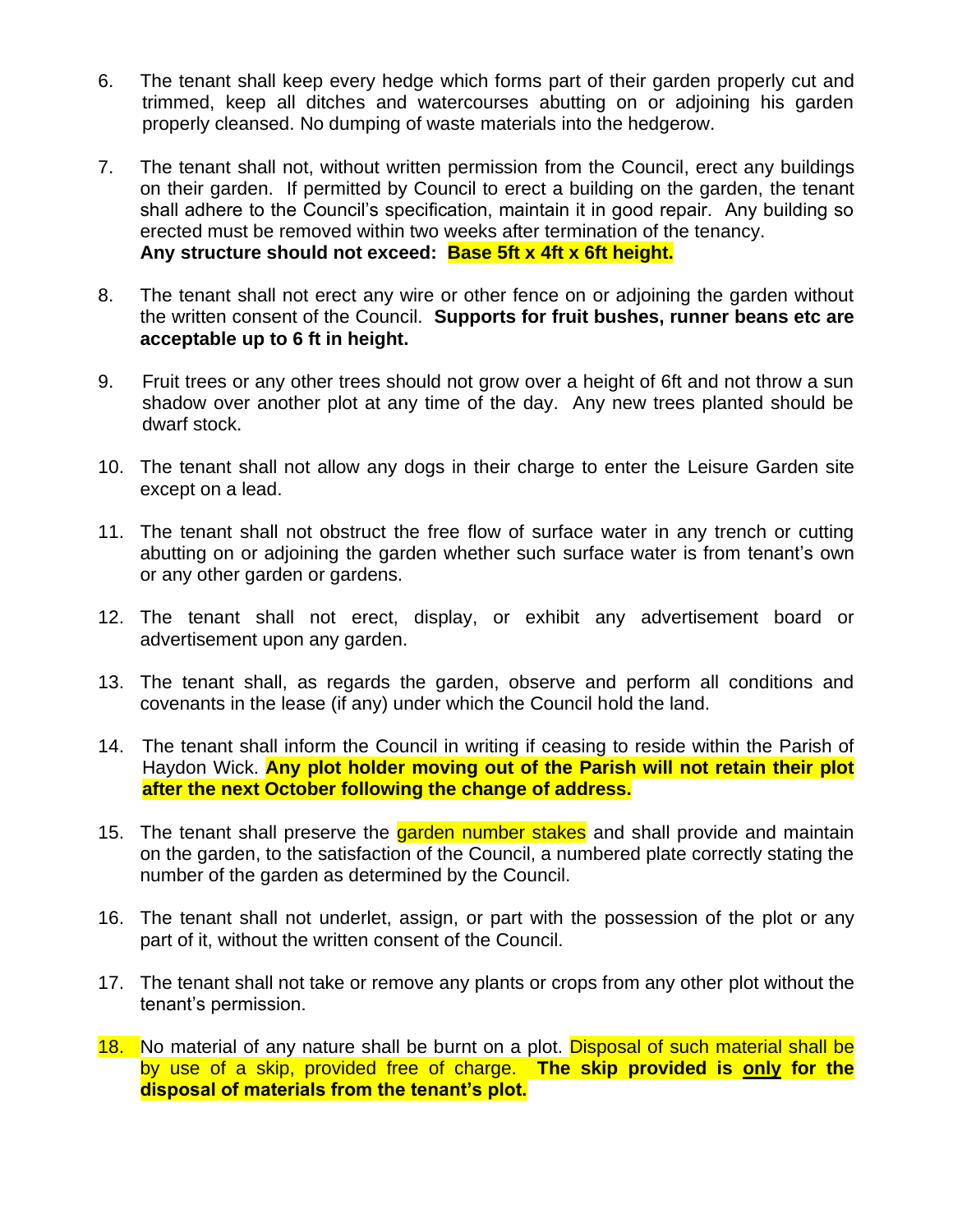19. Hosepipes: In support of water conservation the Parish Council does not allow the use of hosepipes by allotment holders.

# **Conditions Regarding the Parking of Vehicles**

- 1. It is an express condition that any vehicle is brought on to site at the owner's risk and the Council can bear no responsibility in this respect.
- 2. All vehicles must be parked in the specified area and shall be parked so as not to cause a nuisance or annoyance or obstruction to any other tenant who has a legitimate reason for being on the parking area.
- 3. To avoid damage to the grass paths vehicles shall not be driven beyond the car park area

## **Payment of Rent**

The annual rent should be paid by the last day in October. If payments of rents are not made and there has been no correspondence to state otherwise, the Council will assume that the tenant does not wish to renew their tenancy, and this will result in the plot being reallocated.

#### **Power to Inspect Leisure Gardens**

Any member (or officers) of the Council shall be entitled at any time when directed by the Council to enter and inspect a garden. Inspections will be carried bi-monthly by the Parish Council to determine compliance of all plot holders with the rules. Plot holders not in compliance with the rules will be notified in writing and given 1 month of the date of the letter to correct matters. Unless the condition of the plot is improved substantially within this time the Council will issue one months notice of termination of tenancy and the plot will be offered to the next person on the waiting list.

#### **Termination of Tenancy of a Leisure Garden**

The tenancy of a garden shall, unless otherwise agreed in writing, terminate on the yearly rent day next after the death of a tenant, and shall also terminate whenever the tenancy or right of occupation of the Council terminates. The plot does not automatically go to family members, although consideration will be given.

As from October 2011 the tenancy of a garden shall be terminated if the plot holder moves out of the Parish of Haydon Wick.

It may be terminated by the Council after one month's previous notice to the tenant: -

- 1) If the tenant is in arrear for not less than 40 days: or
- 2) If the tenant is not duly observing the rules affecting the garden, or any other term or condition of the tenancy, or if the tenant becomes bankrupt or compounds with his creditors.
- 3) It may also be terminated by the Council by giving 12 months' notice unless offering a another suitable plot in close proximity.
- 4) Upon termination of the tenancy the tenant will have the right to claim compensation as provided in the Allotments Act 1922 & 1950.